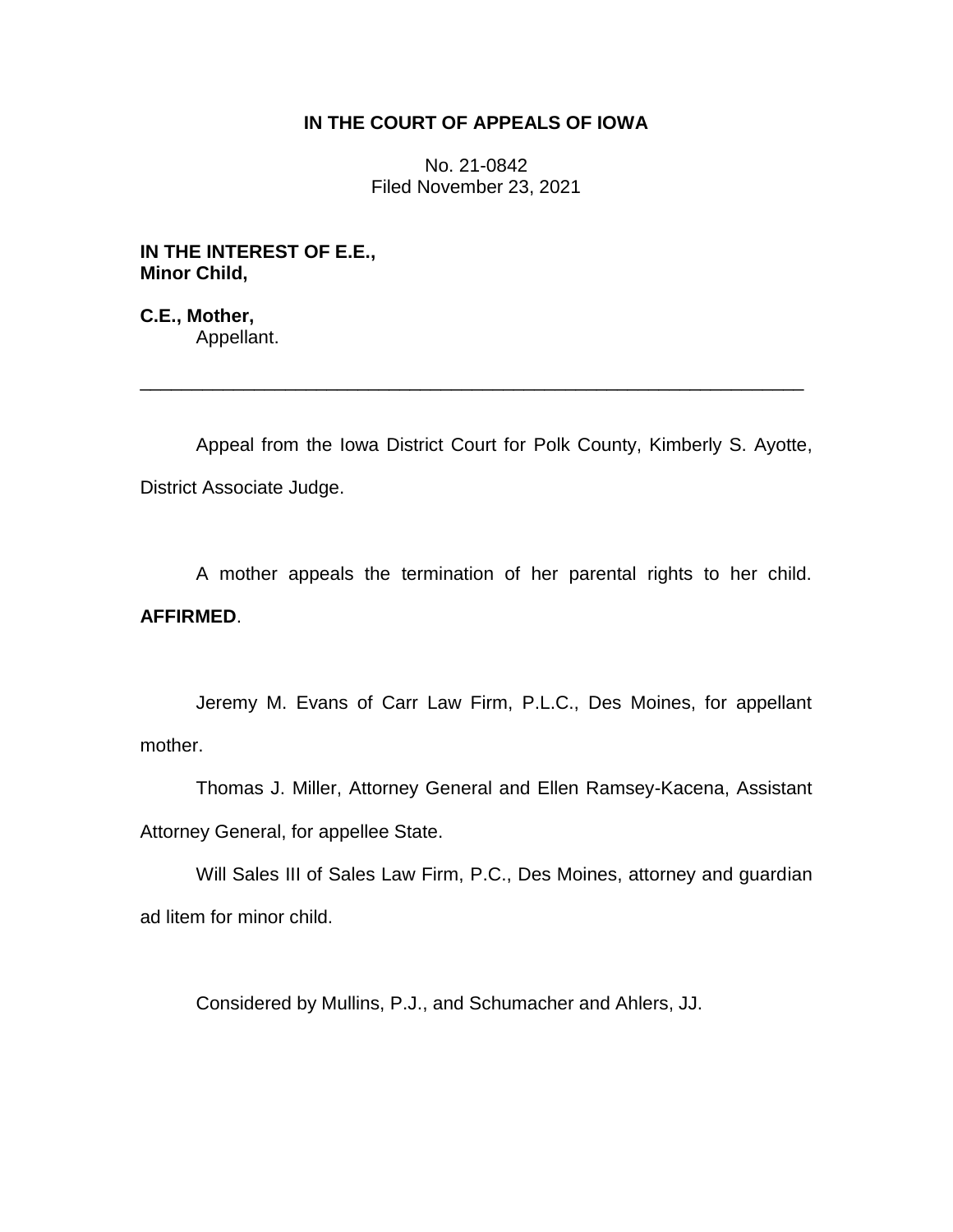**AHLERS, Judge.**

 $\overline{a}$ 

A mother with substance-abuse, mental-health, dysfunctional-relationship, and stability issues appeals the juvenile court's ruling terminating her parental rights to her child.<sup>1</sup> Following our de novo review,<sup>2</sup> we find no error and affirm the juvenile court's ruling.

The child tested positive for methamphetamine at birth. The mother admitted regular methamphetamine use during the pregnancy. As a result, the child was removed from the mother's care, placed with a foster family upon discharge from the hospital, and adjudicated as a child in need of assistance. The child remains in foster care and has never been returned to the mother's care.

The mother has an extensive history of substance abuse. That history has contributed to the mother's parental rights to five other children being terminated prior to the current proceedings. In this current matter, the Iowa Department of Human Services (DHS) identified several areas in which the mother needed to work to be able to safely parent the child: mental health, substance abuse, domestic violence, suitable housing, and income. The mother appeared to follow DHS requirements to work towards reunification for several months. Unfortunately, the mother relapsed, testing positive for methamphetamine, THC, and alcohol. After three positive drug screens, she stopped providing samples and

2

 $1$  Paternity was never established despite efforts to do so. The rights of any putative father were terminated, and no one has appealed that ruling.

<sup>2</sup> "We review proceedings terminating parental rights de novo." *In re A.S.*, 906 N.W.2d 467, 472 (Iowa 2018) (quoting *In re A.M.*, 843 N.W.2d 100, 110 (Iowa 2014)). "We are not bound by the juvenile court's findings of fact, but we do give them weight, especially in assessing the credibility of witnesses." *Id*. (quoting *A.M.*, 843 N.W.2d at 110).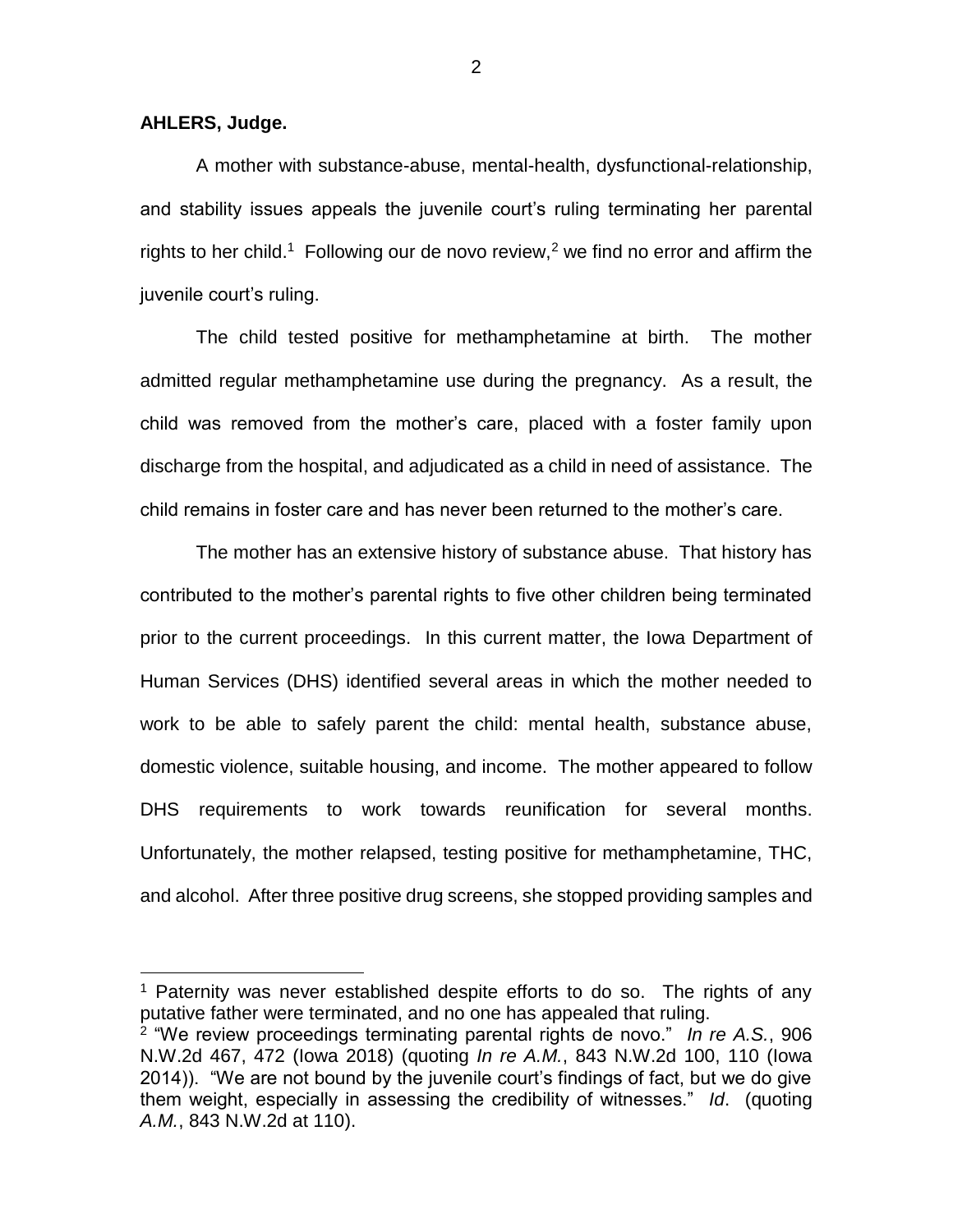ceased working with her treatment providers. $3$  She also stopped pursuing mentalhealth services.

In addition to her substance-abuse and mental-health issues, the mother has a history of relationships fraught with domestic violence. Despite being offered domestic-violence services, the mother remained entangled in a relationship with a currently incarcerated sexual offender, A.J., for the duration of court involvement. Understandably, the court was concerned with this relationship, and service providers worked with the mother to end the relationship safely. While the mother told providers the relationship had ended, hundreds of phone calls and emails between the mother and A.J. revealed that the relationship was ongoing and serious. The mother made clear in her messages that she intended to live with A.J. upon his release from incarceration. Service providers noted concerns regarding the mother's inability to identify why this relationship would be dangerous for her child.

As for stability, the mother remained homeless throughout the history of the case. She bounced from place to place, and she refused to reveal to service providers and the court the identity of the man with whom she is currently living. She also openly refused several of the resources suggested by service providers to obtain steady and safe housing. While the mother maintained employment at a fast food restaurant for a large portion of the period of court involvement and even obtained a second job at one point, she was still unable to obtain housing or save

 $\overline{a}$ 

3

 $3$  The mother's relapse was so significant that the juvenile court noted she appeared to be under the influence of drugs during the termination hearing and she had a concerning change in appearance.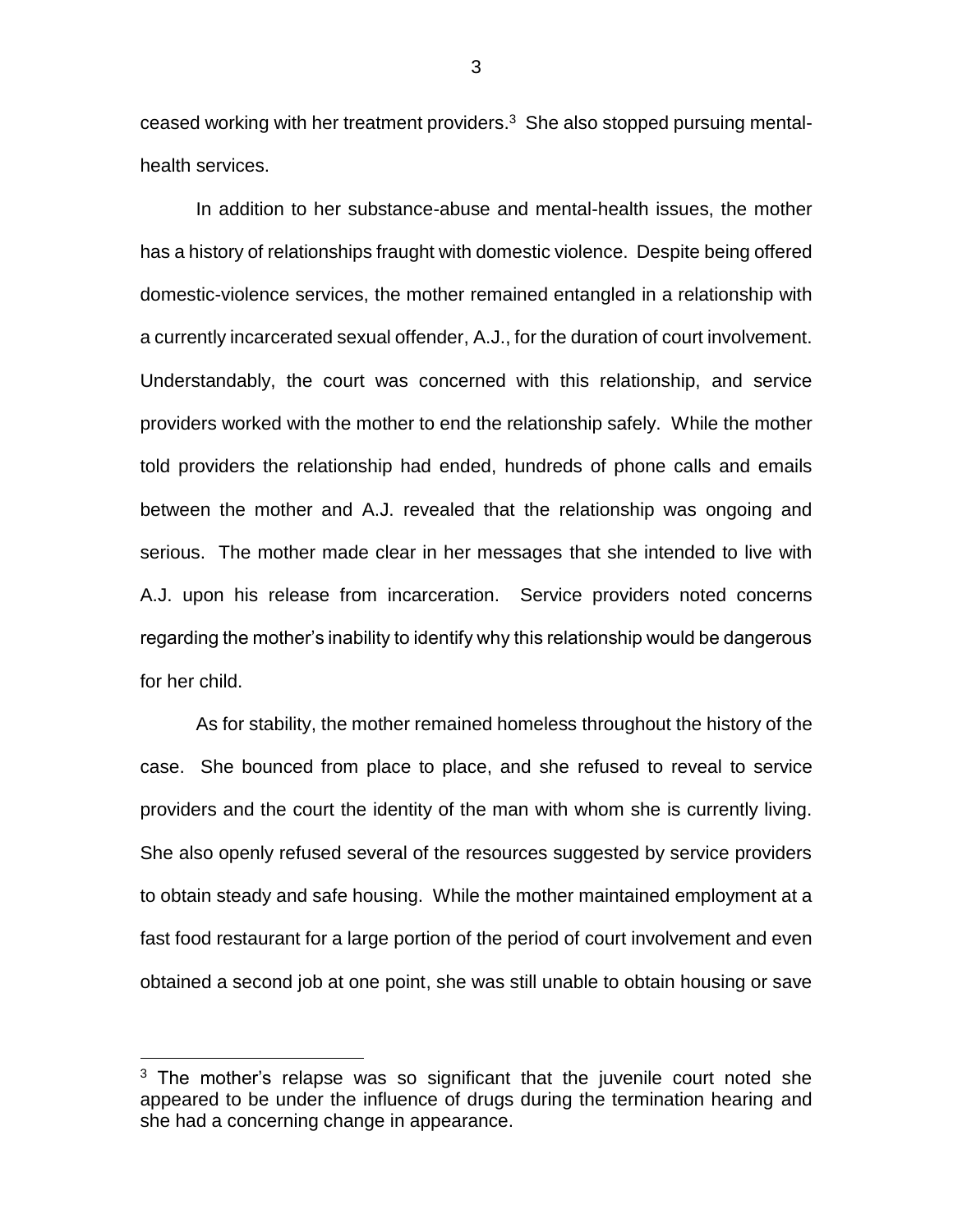money. Instead, she chose to put thousands of dollars into A.J.'s account at the institution where he is incarcerated.

As a result of the mother's lack of progress, the State filed termination-ofparental-rights proceedings. Following a hearing, the juvenile court terminated the mother's rights under Iowa Code section 232.116(1)(g) and (h) (2021). The mother's only challenge on appeal is to the juvenile court's finding that the statutory grounds for termination were established.<sup>4</sup>

"When the juvenile court terminates parental rights on more than one statutory ground, we may affirm the juvenile court's order on any ground we find supported by the record." *In re A.B.*, 815 N.W.2d 764, 774 (Iowa 2012). We choose to focus on paragraph (h), which permits termination of parental rights if the State proves these four elements by clear and convincing evidence:

(1) The child is three years of age or younger.

(2) The child has been adjudicated a child in need of assistance pursuant to section 232.96.

(3) The child has been removed from the physical custody of the child's parents for at least six months of the last twelve months, or for the last six consecutive months and any trial period at home has been less than thirty days.

(4) There is clear and convincing evidence that the child cannot be returned to the custody of the child's parents as provided in section 232.102 at the present time.

 $\overline{a}$ 

<sup>&</sup>lt;sup>4</sup> In her petition on appeal, the mother makes a passing reference to a request for additional time to allow for reunification. It reads: "Therefore, the district court erred when it terminated the Mother's parental rights under § 232.116(1)(h) instead of entering an order returning the child to the Mother's care or alternatively, granting the Mother additional time to continue working through the recommended services and treatment." This passing reference to additional time is insufficient to advance the issue on appeal, so we deem the issue waived. *See In re I.B.*, No. 21-0564, 2021 WL 3076298, at \*1 n.1 (Iowa Ct. App. July 21, 2021) (refusing to address issues for which no authority is cited and no argument is made).